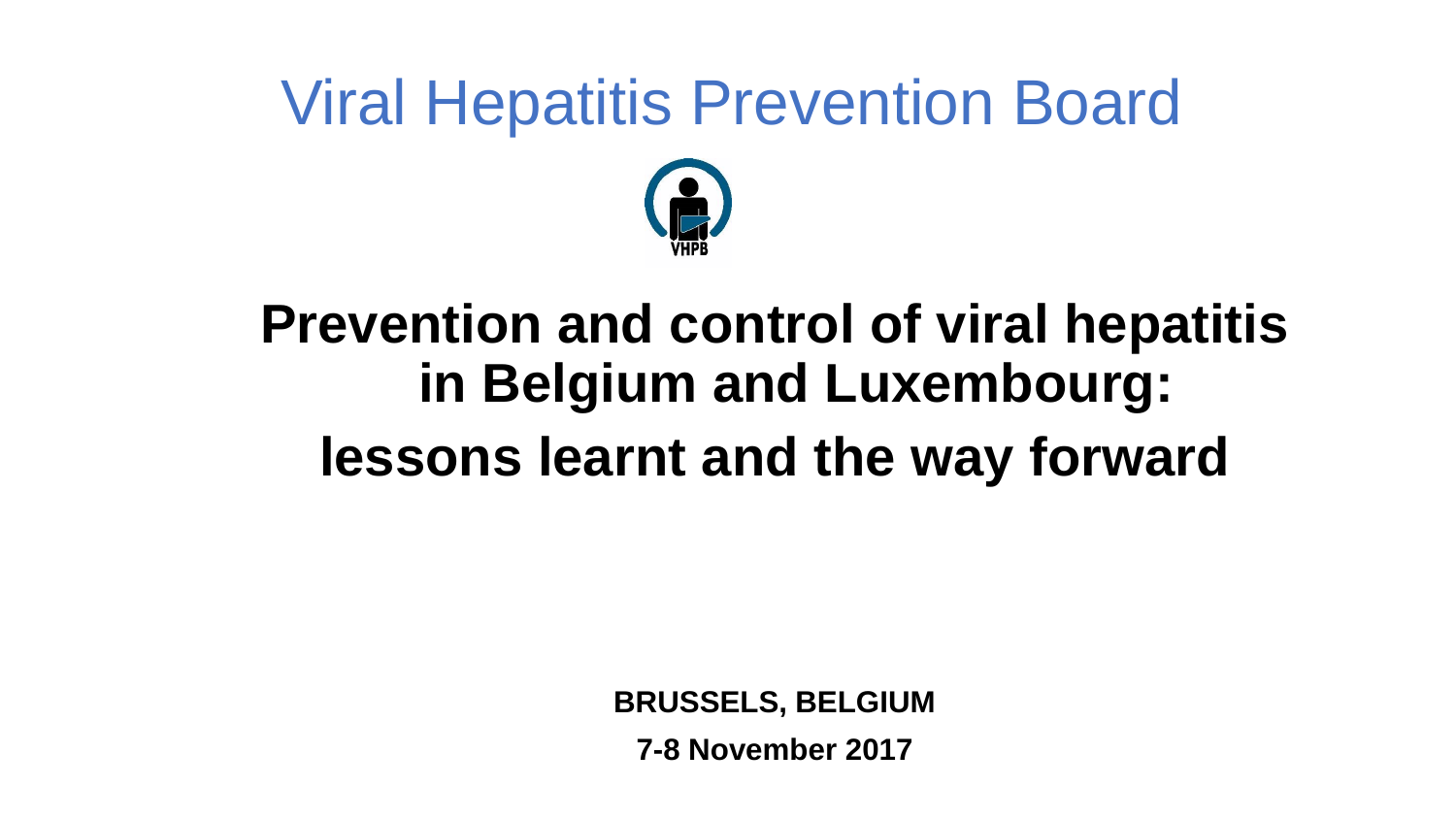#### Context

- In the 2030 Agenda for Sustainable Development, adopted in 2015, Goal 3 (ensure healthy lives and promote well-being for all at all times) has a target "to combat viral hepatitis"
- In 2016, the World Health Assembly adopted the global health sector strategy on viral hepatitis. Later in 2016, the WHO Regional Committee for Europe adopted an action plan for the health sector response to viral hepatitis in the WHO European Region
- The Regional Action Plan sets the goal of elimination of viral hepatitis as a public health threat by 2030 by reducing the transmission of hepatitis viruses; reducing morbidity due to viral hepatitis and its complications; and ensuring equitable access to comprehensive prevention, and recommended testing, care and treatment services for all. It also sets viral hepatitis control targets to be achieved by 2020, including:
	- 95% coverage with the three-dose hepatitis B vaccine for children;
	- 90% coverage with timely hepatitis B birth-dose vaccination within 24 hours of birth for countries that implement universal newborn vaccination
	- 90% of mothers screened for HBsAg prenatally and 95% of infants of infected mothers treated with HBIg plus birth dose of hepatitis B vaccine in countries that implement selective vaccination
	- ≤ 0.5% of hepatitis B surface antigen (HBsAg) prevalence in vaccinated cohorts
	- 50% of all persons with chronic HBV, HCV and HDV diagnosed and 90% of them linked to care and adequately monitored; 75% of the diagnosed eligible patients with chronic HCV infection receive effective treatment and at least 90% of them are cured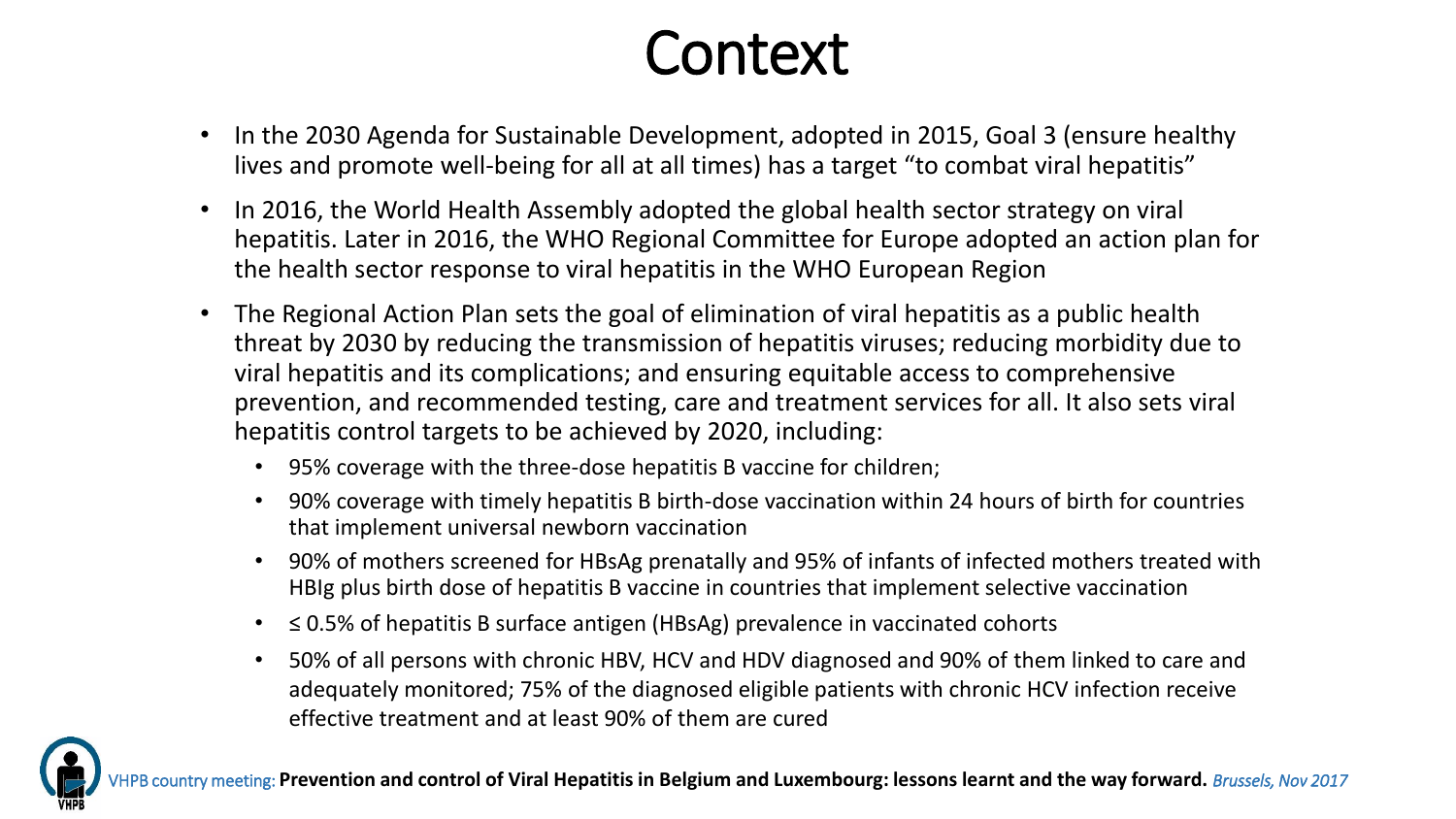# Health care systems

- In **Belgium** the population (11.2 million) perceives the country's health care system as satisfactory, probably because of its high and easy overall accessibility and affordability; the State spends about 8% of its GDP on health
- The system is shaped by the consequences of the country's complex federal, regional and subnational structure and the historical vertical division into sectors ("pillarization")
- Health care is financed through both compulsory social security contributions and taxation; health insurance is compulsory and covers 99% of the population
- Health care is delivered through private non-profit organizations, with independent medical practitioners, within a framework set by the State; services are payable by the patient and reimbursed later by health insurance institutions – that can pose problems for vulnerable or hard-to-reach populations
- The system performs well in general, but attention needs to be given to access for the most vulnerable, to adequacy and variations in quality, the centrality of hospitals in the system, and government policies to address these issues
- Belgium has a national plan for hepatitis C (2014-2019) but not for hepatitis B and D or viral hepatitis generally; the plan has 6 strategic axes (from prevention and screening to follow-up) and 22 actions – but a low implementation rate: few actions have been undertaken or completed and the prospect of achieving WHO's objectives by 2030 were not seen as encouraging. An inter-cabinet working group aims to allocate tasks to stakeholders by end of 2017

country meeting: **Prevention and control of Viral Hepatitis in Belgium and Luxembourg: lessons learnt and the way forward.** *Brussels, Nov 2017*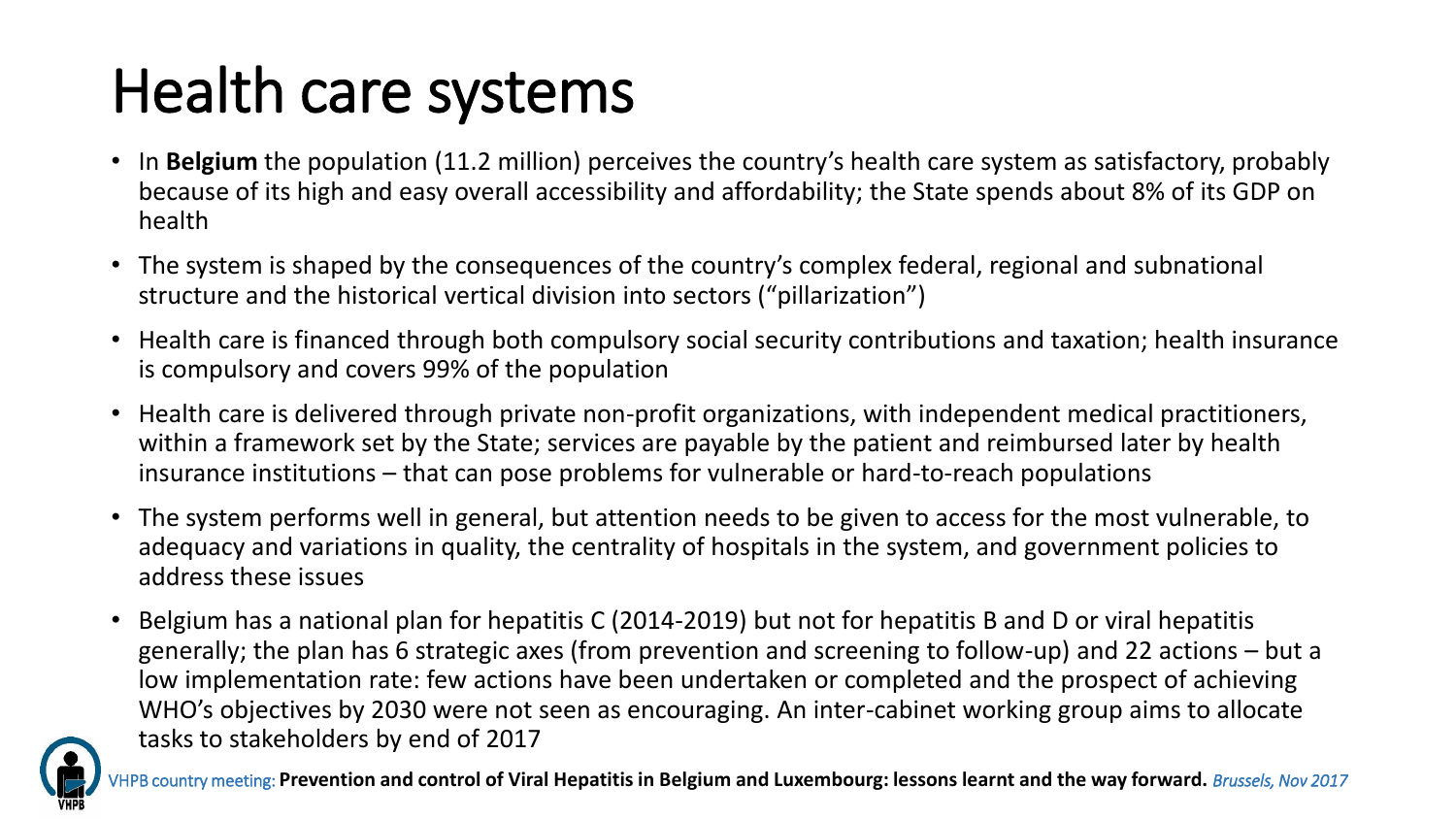# Health care systems

- **Luxembourg** (population about 560,000) operates a free market affiliated to its national health insurance system, which enjoys an accumulation of financial resources, although as the population ages it expects problems; currently the system covers some 800,000 people, including non-residents
- Its social welfare model is based on solidarity, operates through several institutions in particular the national statutory health insurance body, aims to provide equitable and unlimited access to high quality health care with a free choice of provider, has strong health promotion and disease prevention programmes
- Most health expenditures (83%) are covered by the public sector; for 2018 the health ministry's budget is €166 million (which pays for most disease-prevention activities) and the ministry of social security about €3310 million (which includes health insurance) - together 23% of the total national budget)
- A law due to be enacted before the end of 2017 will mandate reporting of notifiable diseases by laboratories; that reporting will complement the existing mandatory reporting by clinicians
- Both Belgium and Luxembourg have relatively large but different immigrant populations and are multilingual
- **National plans** for viral hepatitis: Belgium has a written plan for hepatitis C and Luxembourg is aiming to finalize its national plan on viral hepatitis by end-2017 following analysis of other countries' plans; it has five strategic axes. Both emphasize prevention, screening (epidemiology), access and linkage to care. In both countries the plans focus primarily on hepatitis C and there is no real plan for hepatitis B.

eeting: Prevention and control of Viral Hepatitis in Belgium and Luxembourg: lessons learnt and the way forward. *Brussels, Nov 2017*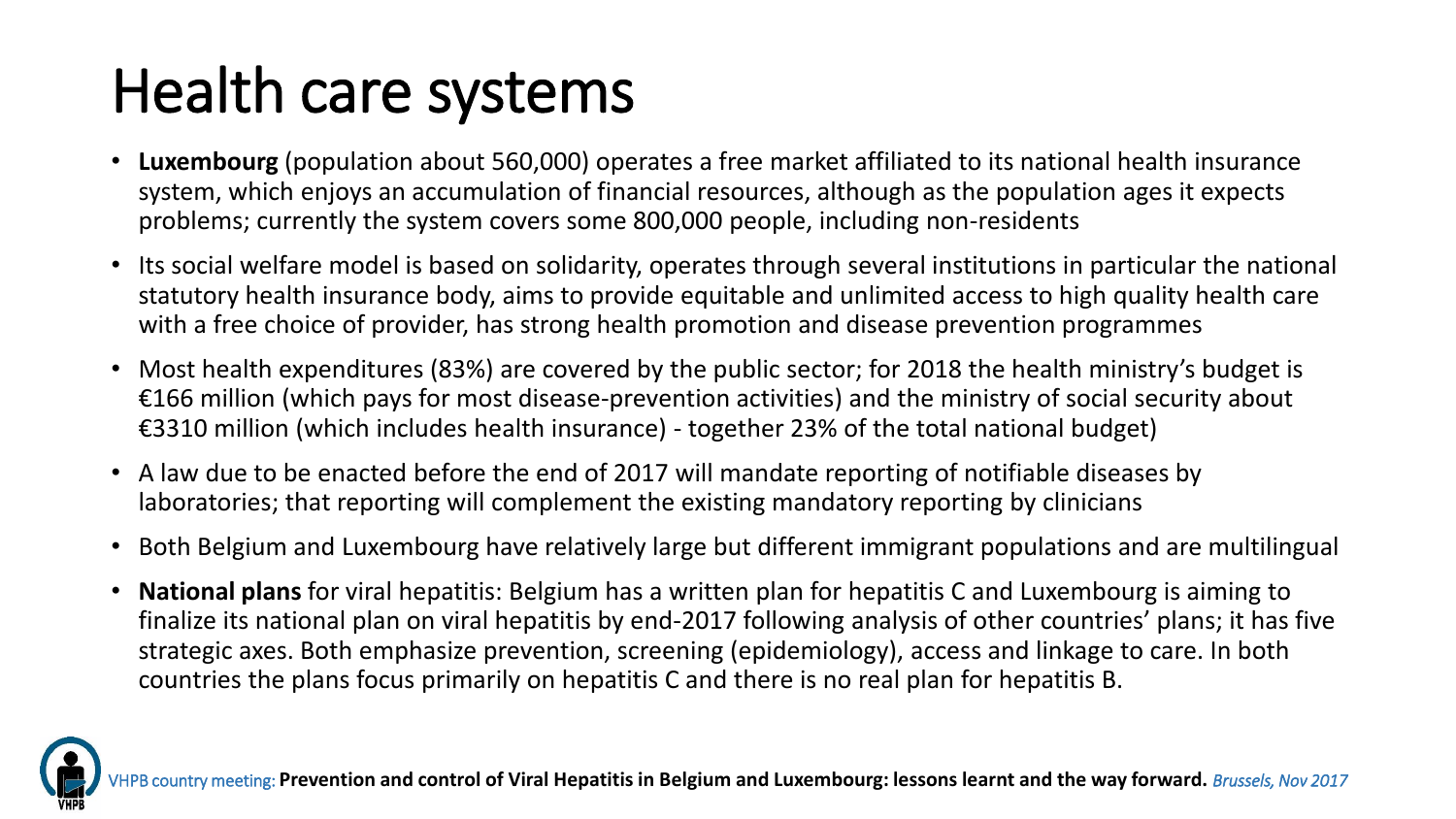### Vaccination

- The major issue is the prevention of perinatal transmission and the importance of maternal screening and administering the birth dose in a timely manner. Outstanding questions are: what proportion of mothers are screened, what proportion of babies born to HBsAg-positive mothers are treated, and what follow-up is instituted?
- **Belgium**: Universal vaccination began in 1999 for infants and adolescents, and is mandatory for health care workers and reimbursed for several groups at risk. Flanders and Wallonia have independent but closely related policies for hepatitis B vaccination; the Flemish Government successfully made its political commitment to the goal of lifetime immunity through vaccination. Strengths include use of Well Baby clinics, School Health Services and mobile vaccination teams (for outbreaks and catch-up vaccination), high vaccination coverage, and rapid and coordinated multidisciplinary response to rumours. Hepatitis A vaccination only applied for outbreak management.
- Wallonia and Brussels also work through Well Baby clinics (with mobile well baby clinics) and School Health Services, as well as antenatal consultations. Service coverage is better in Wallonia than in Brussels. Low rates of refusal of hepatitis B vaccination were seen (1.3%) but vaccine hesitancy has increased
- Hexavalent vaccine was introduced in Belgium in 2004, raising coverage rates to high levels nationwide
- Vaccination coverage is assessed every three years
- WHO Regional Office for Europe calls for verification of HBV carrier prevalence in immunized cohorts of children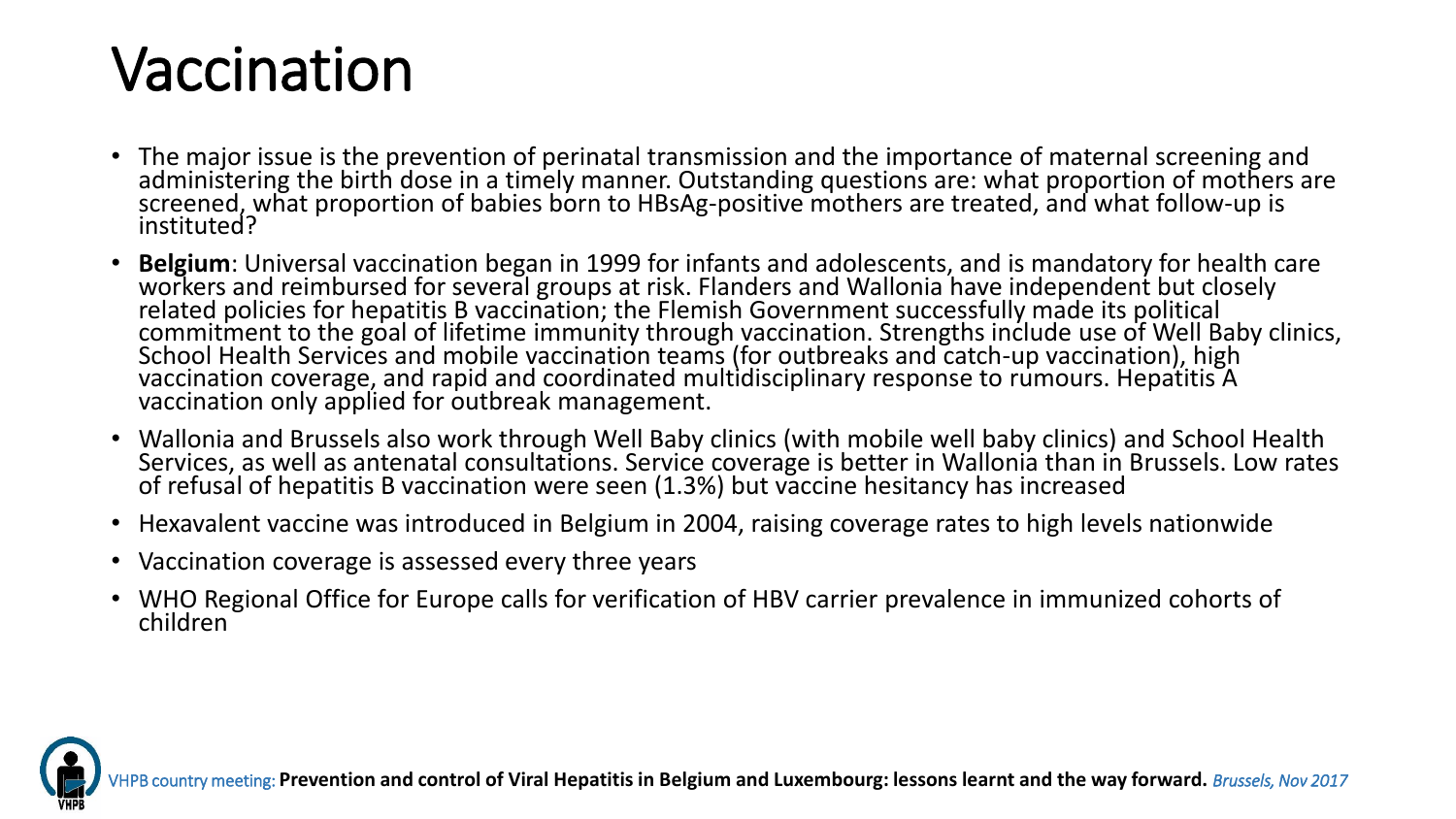#### Vaccination (continued)

- **Luxembourg**: vaccination is not mandatory in the country but vaccines are fully funded by the State and the costs of consultations for administration of vaccine are reimbursed. Vaccination is mostly given in private medical practices, not in public health settings, and financial incentives are provided for attendance at well baby clinics. Hepatitis A vaccine is not reimbursed.
- Hepatitis B vaccine is part of the universal infant immunization programme. There is a catch-up programme for 12 year olds and vaccine is available free for 12-15-year olds. Vaccination is recommended for many risk groups but reimbursed only for haemodialysis patients, PWIDs and health care professionals in training. The refusal rate was low (1%).
- Vaccination coverage is not routinely assessed by seroprevalence data but is surveyed every five years

**Eing: Prevention and control of Viral Hepatitis in Belgium and Luxembourg: lessons learnt and the way forward.** *Brussels, Nov 2017*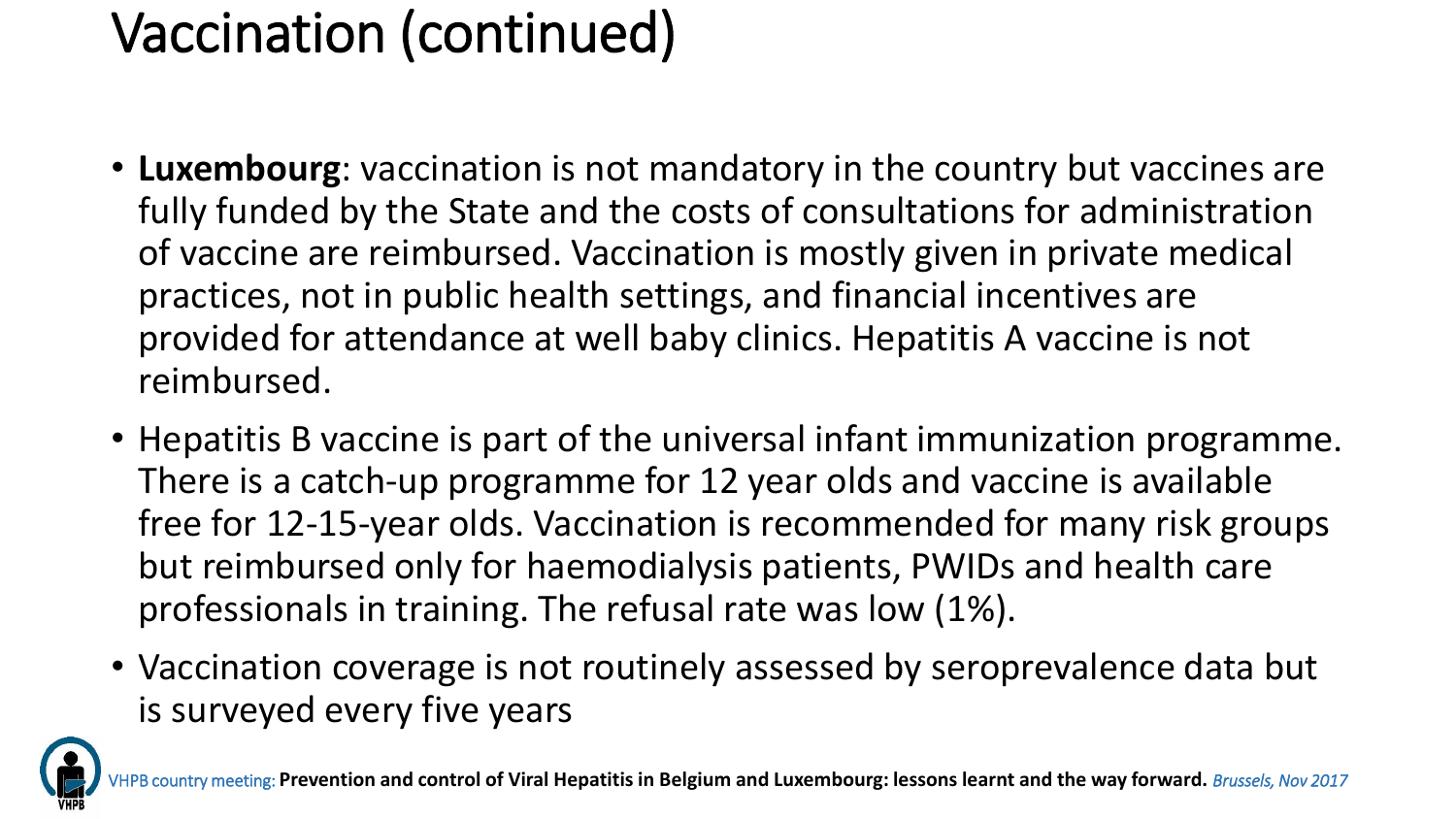#### Epidemiology

#### **HAV**

- Different sources of data in Belgium provide good quality surveillance and a nationwide seroprevalence study is planned for 2018
- In Belgium, incidence has declined to levels comparable with its neighbours, but the corollary is that there is a growing pool of susceptibles - most cases are now travel-related or in children. Outbreaks increasingly occur in MSM, and a pan-European increase in cases has been seen in 2017 (probably associated with travel to an increasing number of events such as Gay Pride activities), with three strains of HAV circulating simultaneously
- Sexual practices of MSM carry risks of infection and some doctors are neither comfortable nor sufficiently knowledgeable to discuss and advise about changing sexual behaviour; MSM need information and advice about HAV vaccination (especially during outbreaks)
- Food-related outbreaks: a Belgian federal agency has issued advice for management of foodhandlers; genotyping and phylogenetic analysis need to be done at the time of outbreaks in order to identify and trace sources. Health professionals need to be informed and made aware
- Only a few cases in Luxembourg in 2017, with no evidence of outbreaks.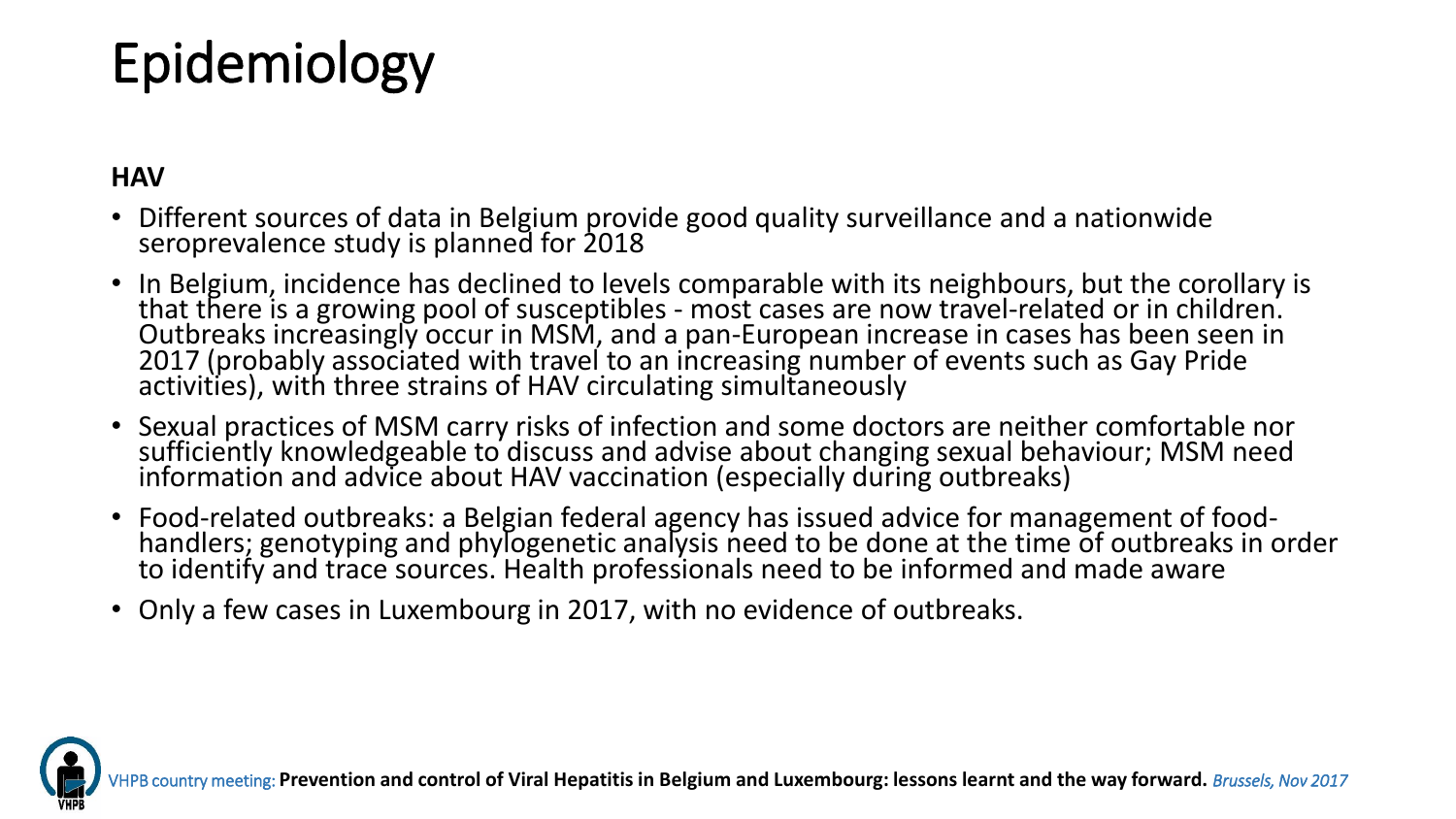# Epidemiology

#### **HBV, HCV and HDV**

- Both hepatitis B and C viruses cause morbidity and mortality (including hepatocellular carcinoma) – the fact needs re-emphasizing, as some bodies refuse to recognize it and the contribution of HBV and HCV to HCC is not defined. Alcohol exacerbates the risk of HCC. The implication is that stopping disease progression (through antiviral treatment) and paying attention to avoidable risk factors such as alcohol can reduce mortality
- There are multiple surveillance systems in Belgium, including a sentinel laboratory network, with each providing information at different levels. Nevertheless it is not a comprehensive system  $-$  there is no evaluation of screening of pregnant women for HBV, meaning that opportunities for treatment and prevention may be missed as in some situations no birth dose might be given
- HCV seroprevalence studies are under way in Belgium; for future studies the use of protocols based on those of ECDC will be recommended

eeting: Prevention and control of Viral Hepatitis in Belgium and Luxembourg: lessons learnt and the way forward. *Brussels, Nov 2017*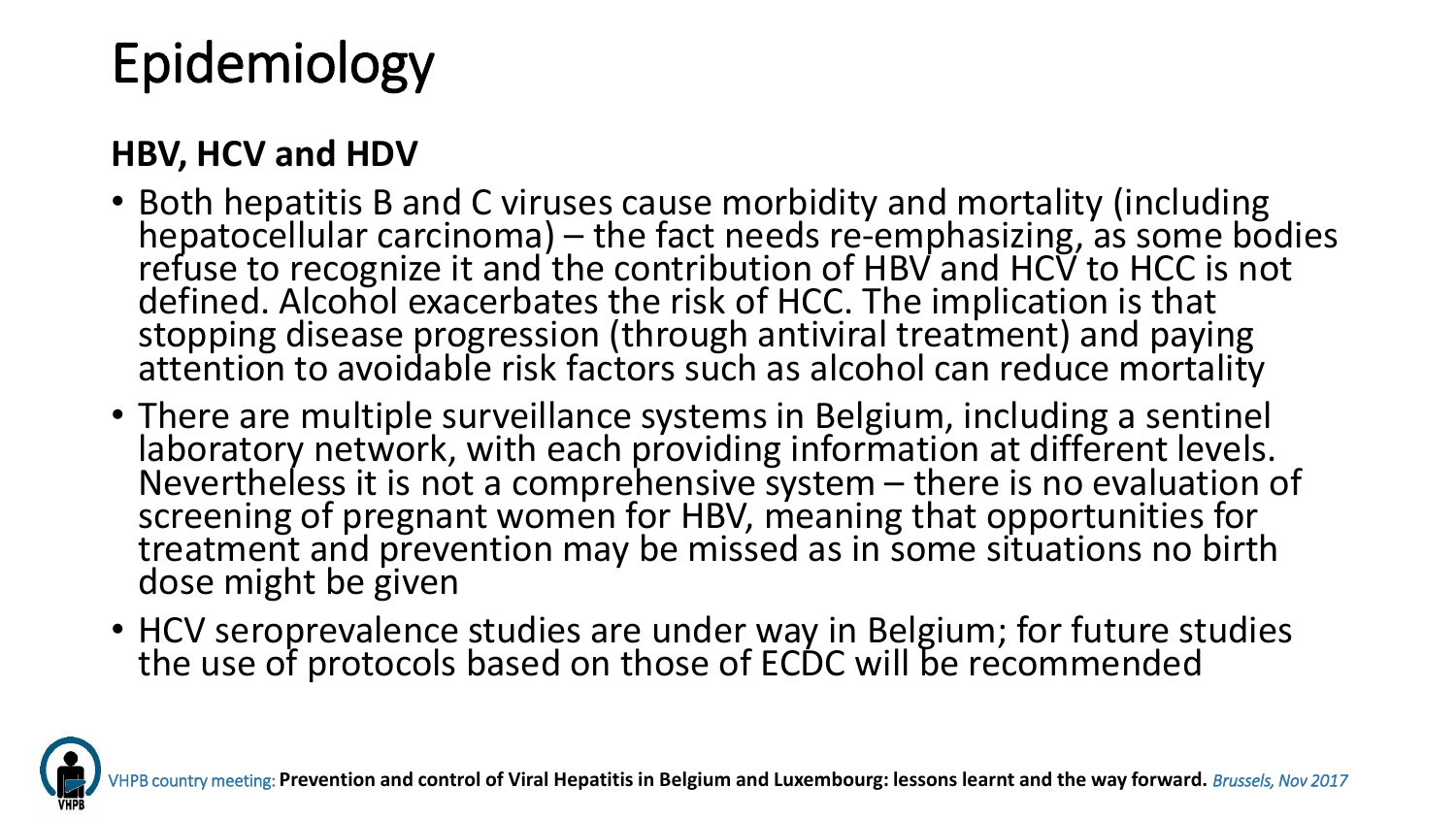### Epidemiology (continued)

#### **HBV, HCV and HDV**

- *HCV in risk groups*: in **Belgium**, there have been several studies, but the most solid data on HCV in PWIDs dates from 2005, showing a seroprevalence rate of 50% in ever and current PWIDs; another study showed HCV infection in 10-15% of prisoners, and a prevalence of 1.6% in HIV-infected patients; many HCV patients are migrants, and in Luxembourg a higher proportion of hepatitis B case are in migrants
- Genotype 1 accounts for at least 50% of HCV infections with a significant contribution from genotype 3
- No screening policy or strategic plan in Belgium for HBV (infected subjects as well as pregnant women)
- In **Luxembourg**, three databases were merged in 2015, allowing better estimates of incidence; a new law being enacted will mandate laboratory-based notification of all infectious diseases
- PWIDs account for 43% of HCV-infected population in Luxembourg and more than 75% of PWIDs are infected (anti-HCV-positive); the epidemic is being modelled but real-world estimates are better
- Laboratory-based estimates substantially higher than clinical notifications; data suggest 70% prevalence in PWIDs (with 38% of infections due to genotype 3)

**HDV:** On average nine confirmed cases are confirmed by the National Reference Laboratory a year in Belgium, but probably many more cases are not reported; a study in 2008-2009 showed 5.5% of HDV superinfections in HBsAg-positive cases, mostly in males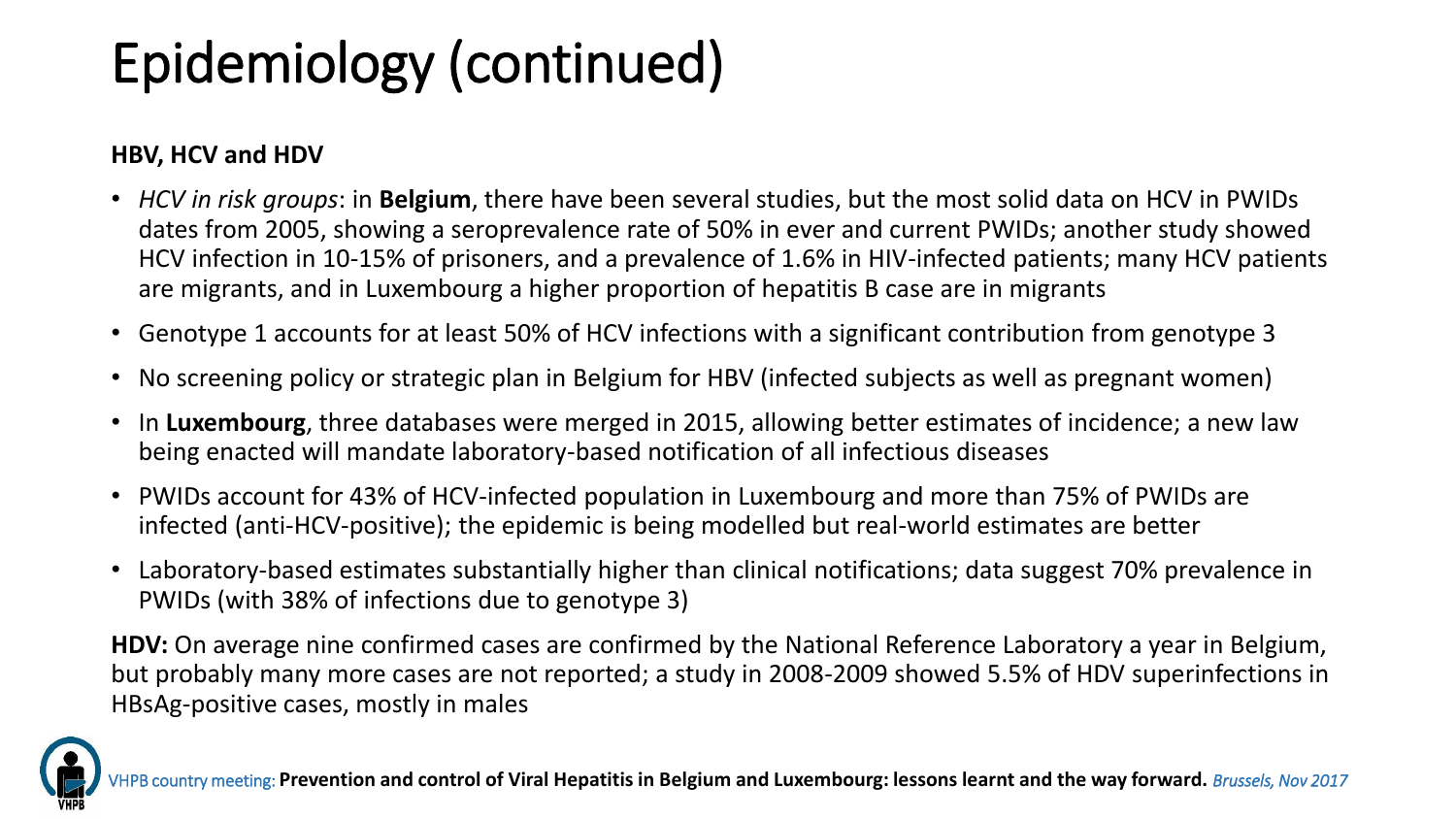# Epidemiology

#### **HEV**

- In Belgium in 2010 the National Reference Laboratory was established and became the main source of data, Sentinel surveillance was introduced in 2014, providing complementary data. There is no mandatory reporting. A cross-sectional seroprevalence study is planned for 2018
- The incidence rate is increasing (possibly owing to increased awareness) but is still low; genotyping shows that 90% of typed strains are genotype 3, mostly 3f and 3c (now dominant) with similar subtypes seen in pigs and wild boars. Chronic hepatitis E infection in immunocompromised subjects is often unrecognized and can be confused with transplant rejection
- HEV RNA has been found in faeces of most fattener pigs and liver sausages and pate prepared at low temperature, and is resistant to heating at 71 °C for 20 minutes or more. What are the heating time and temperature that inactivate the virus is not known. Advice to immunosuppressed subjects is not to eat such foods
- Regional differences are seen across Belgium but the notification and seroprevalence rates are lower than those reported in some other EU countries
- Blood is currently not screened for HEV in Belgium

**Eeting: Prevention and control of Viral Hepatitis in Belgium and Luxembourg: lessons learnt and the way forward.** *Brussels, Nov 2017*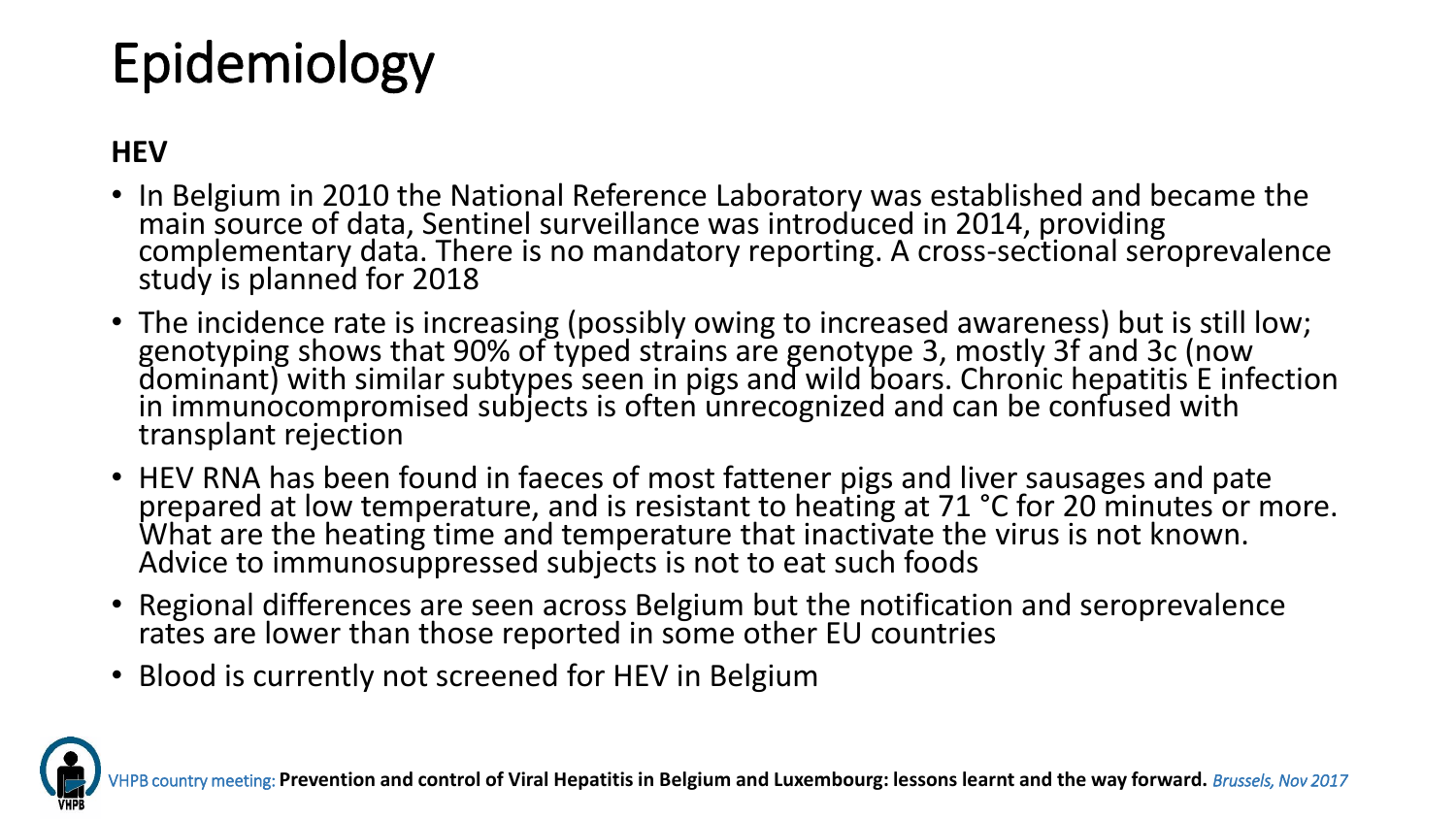# Prevention and control, besides vaccination

*PWIDs*: good achievements have been made by the Free Clinic, one of the few drug treatment centres with a well-established HCV care programme in Belgium

- The main message to emerge is to focus on currently injecting PWIDs, when the aim is to reduce incidence
- Modelling exercise concluded that more than 10% of infected PWIDs would have to be treated in order to meet WHO's target of reducing prevalence by 90% by 2030. However, although treatment uptake through the Free Clinic's activities exceed 10% that covers all PWIDs, not just current injectors. PWIDs presenting at the clinic are less stable and more precarious.
- Luxembourg has introduced a drug consumption room and opening of another is planned for 2018, but for Belgium to follow suit would need a change in the law and an increase in resources

#### *Prisons*

• An innovative programme in a large prison in Luxembourg, with many subjects detained for drug-related offences, in Luxembourg has produced good results. The medical service provides testing (for HAV, HBV, HCV and other pathogens), treats and prevents (including vaccination, harm reduction measures, needleexchange programmes and a unique safe tattoo project). A nurse practitioner coordinates a clinic for infectious diseases, including a considerable burden of viral hepatitis. Loss to follow-up is a major problem.

• Working with NGOs inside the prison proved to be id Naluable approach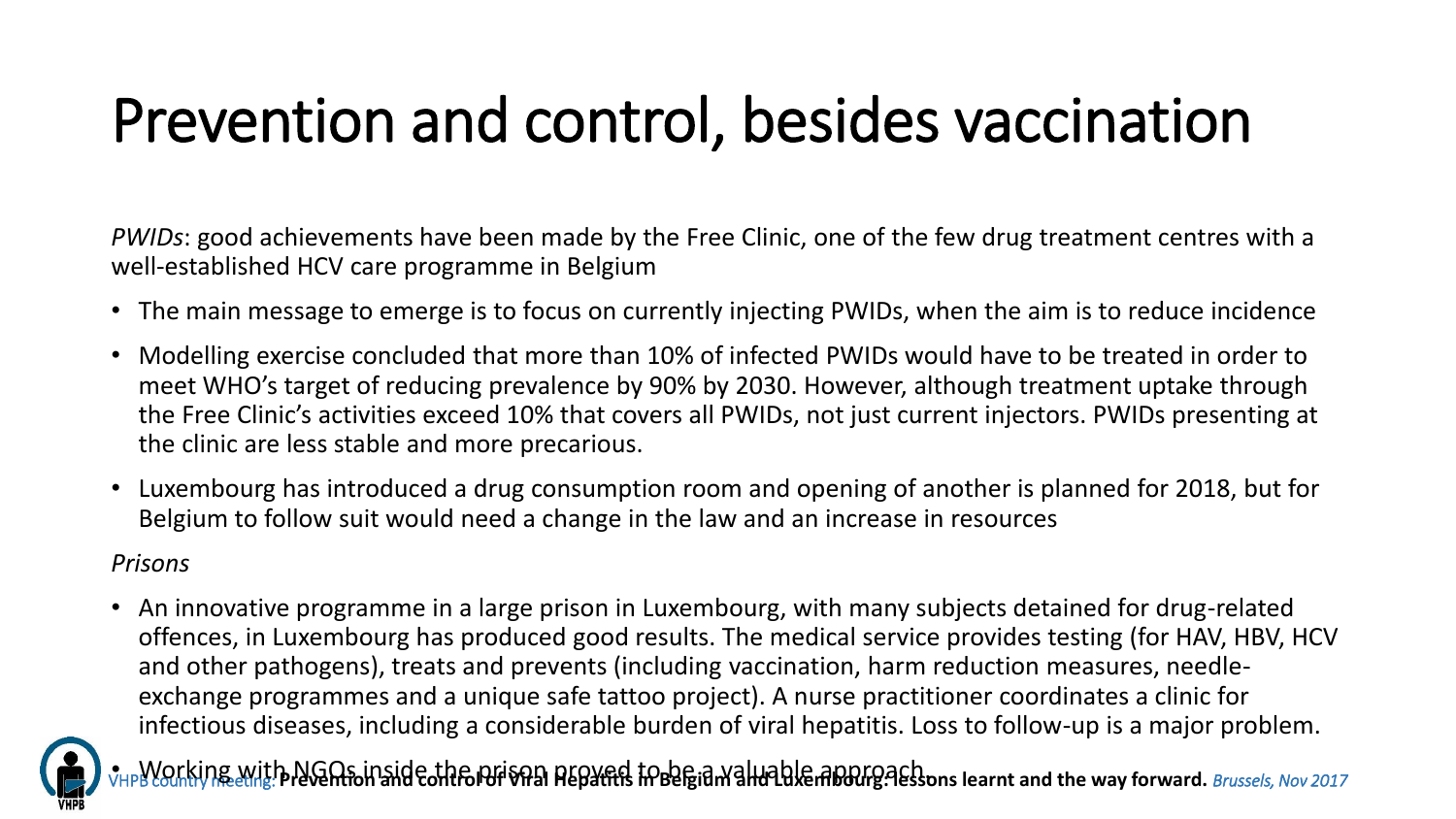# Prevention and control, besides vaccination (continued)

#### *Commercial sex workers*

- Men, women and transgender people, they are not a homogenous group, working in different locations and sites. They are a very mobile population.
- Ghapro and PASOP, NGOs in Antwerp and Ghent, offer effective screening and prevention services, including free hepatitis B vaccination for the whole of Flanders. For Ghapro, over 17 months in 2016-2017, six carriers of HBV markers and one case of HCV infection were found in 643 newly identified sex workers who attended the clinic.
- The federal Government recognizes the need to work with other similar bodies across the country.

#### *Migrants*

• Comparison of two approaches to screen for HBV and HCV a large representative sample of Chinese migrants in four centres in three cities across Belgium (apparently covering large proportion of the Chinese immigrant population) showed the value of the use of point-of-care tests and immediate delivery of results. This Community Partnership approach was cost-saving compared with the Community Outreach approach that used blood samples. Among 559 subjects 37 tested positive for HBsAg and one for HCV infection

country meeting: P<mark>revention and control of Viral Hepatitis in Belgium and Luxembourg: lessons learnt and the way forward. *Brussels, Nov 2017*</mark>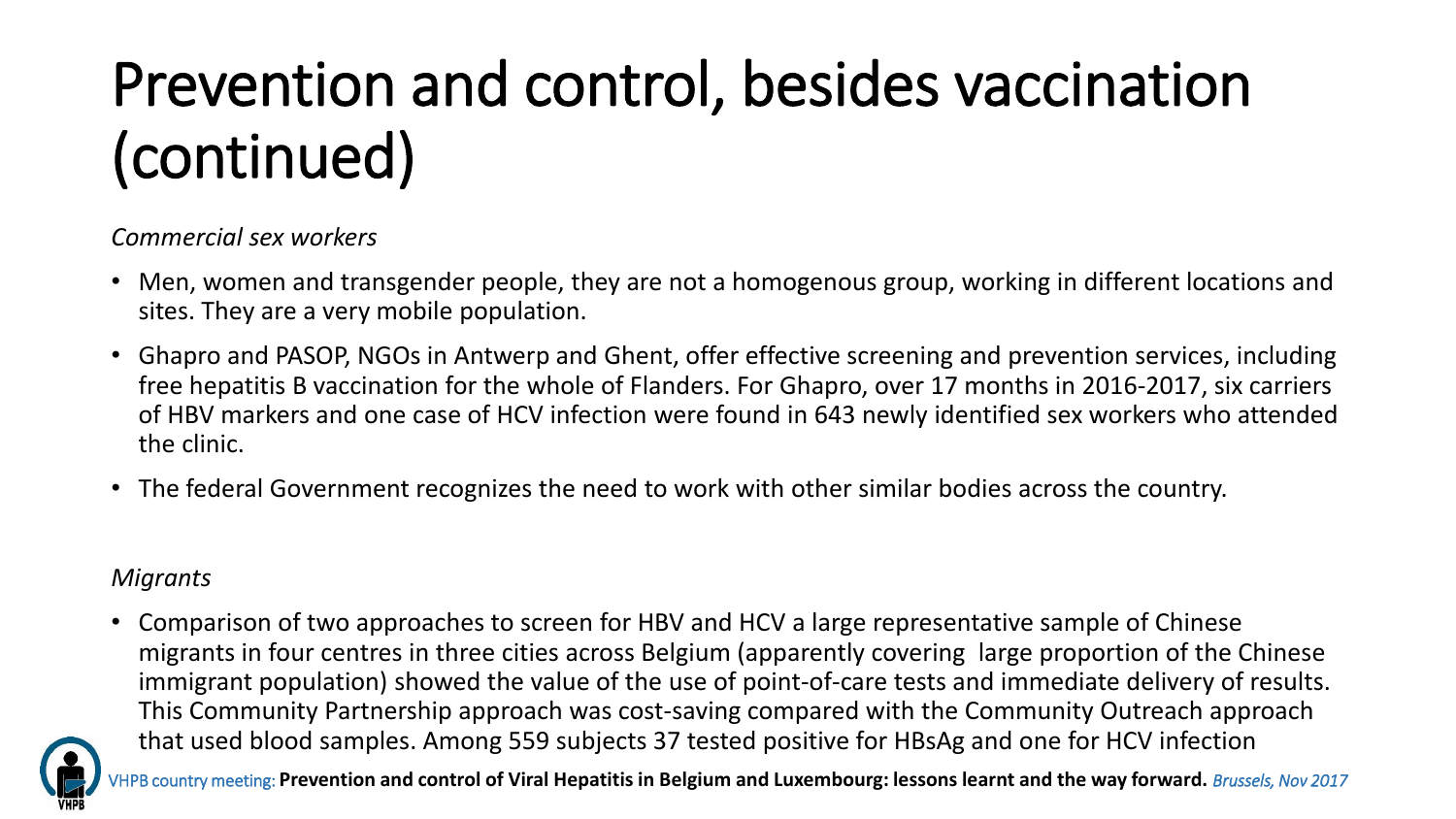#### Treatment

- The Belgian Association for the Study of the Liver (BASL) has issued no specific guidelines on hepatitis B, relying on EASL's 2017 Clinical Practice Guidelines on the management of hepatitis B virus infection; criteria for reimbursement have been established
- BASL issued revised recommendations for chronic hepatitis C in 2017 and new reimbursement criteria now applied (with an e-health platform); several DAAs available
- Luxembourg has no specific guidelines for hepatitis B and C, using those of EASL (as recommended in the national hepatitis action plan), but there are no restrictions on choice of antiviral; about 10% of HCV patients have been treated (nearly 300 in 2016)
- Luxembourg paying high prices for DAAs and overall costs exceed those of OST and needle exchange programmes
- Some 60% of HIV-infected PWIDs are treated in Luxembourg; about 20 cases a year were diagnosed in 2016 but the number seems to be falling as a result of awareness-raising and other preventive activities. DAAs are used in a prison medical clinic to treat HCV
- Prison offers an opportunity to treat and provide information for health promotion, as well as fostering links with care
- Treatment of chronic hepatitis E in immunosuppressed subjects with ribavirin was recommended, but doubts were cast as to is appropriateness as a therapy
- There is currently no recommendation in Belgium to treat pregnant women who are HCV positive

PB country meeting: Prevention and control of Viral Hepatitis in Belgium and Luxembourg: lessons learnt and the way forward. *Brussels, Nov 2017*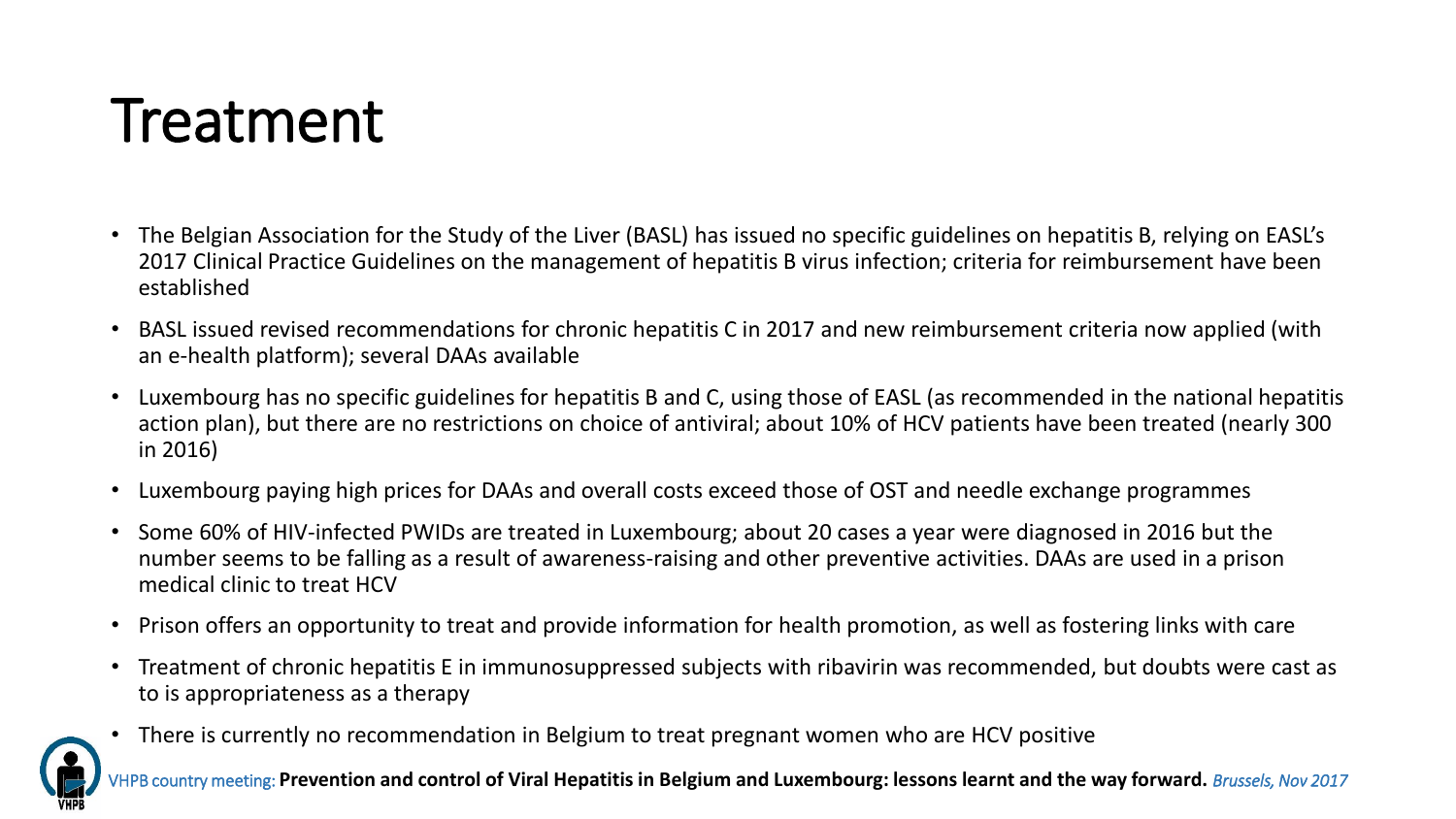#### Issues

- Complexity multiple layers of legislation and different authorities concerned with public health and health care (with seven health ministries alone in Belgium), different mandates, multiplicity of entities
- Work on strategies and action plans is a call for political action, advocacy for viral hepatitis to be on the agendas of decision- and policy-makers in government
- Shortages of vaccines (HAV and HBV) in many countries in Europe (and elsewhere) – a continuing and serious problem
- Activity of anti-vaccine groups, more pronounced in Wallonia; increasing vaccine hesitancy as well as resistance to hepatitis B vaccination
- Changing drug use practices, for instance cocaine and consequent marked increase in frequency of injection and undermining of needle and syringe exchange programmes (in both countries); also, increased precarity of PWIDs

and control of Viral Hepatitis in Belgium and Luxembourg: lessons learnt and the way forward. *Brussels, Nov 2017*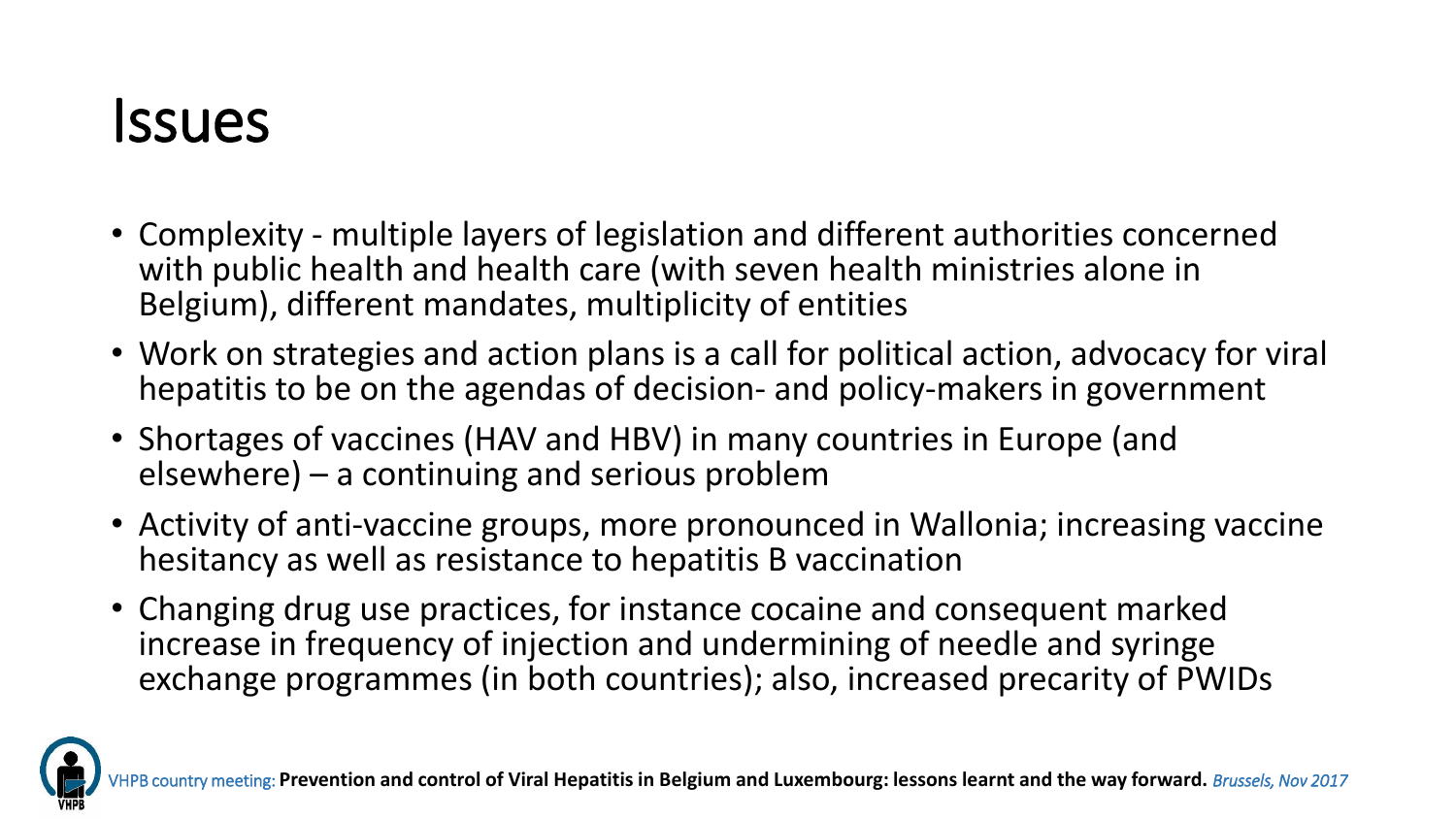# Issues (continued)

- "Treatment without prevention and screening makes no sense" the importance of evaluation of screening for HBsAg in pregnancy was repeatedly emphasized
- The high cost of DAAs means prioritization of resources and interventions; other countries (e.g. Australia) have good experience with lowering costs and generics
- Negotiation with pharmaceutical companies is excluded by law in Luxembourg; coordinated or pan-European negotiations should be considered
- At what stage of liver fibrosis to treat? It has become increasingly clear that to meet WHO's goals treatment has to be given irrespective of stage of fibrosis
- A suggestion was made to consider introduction of filters into irrigation systems for vegetables to capture HEV in areas such as the pig belt in north-western Europe where the virus was abundant in pigs

**Prevention and control of Viral Hepatitis in Belgium and Luxembourg: lessons learnt and the way forward.** *Brussels, Nov 2017*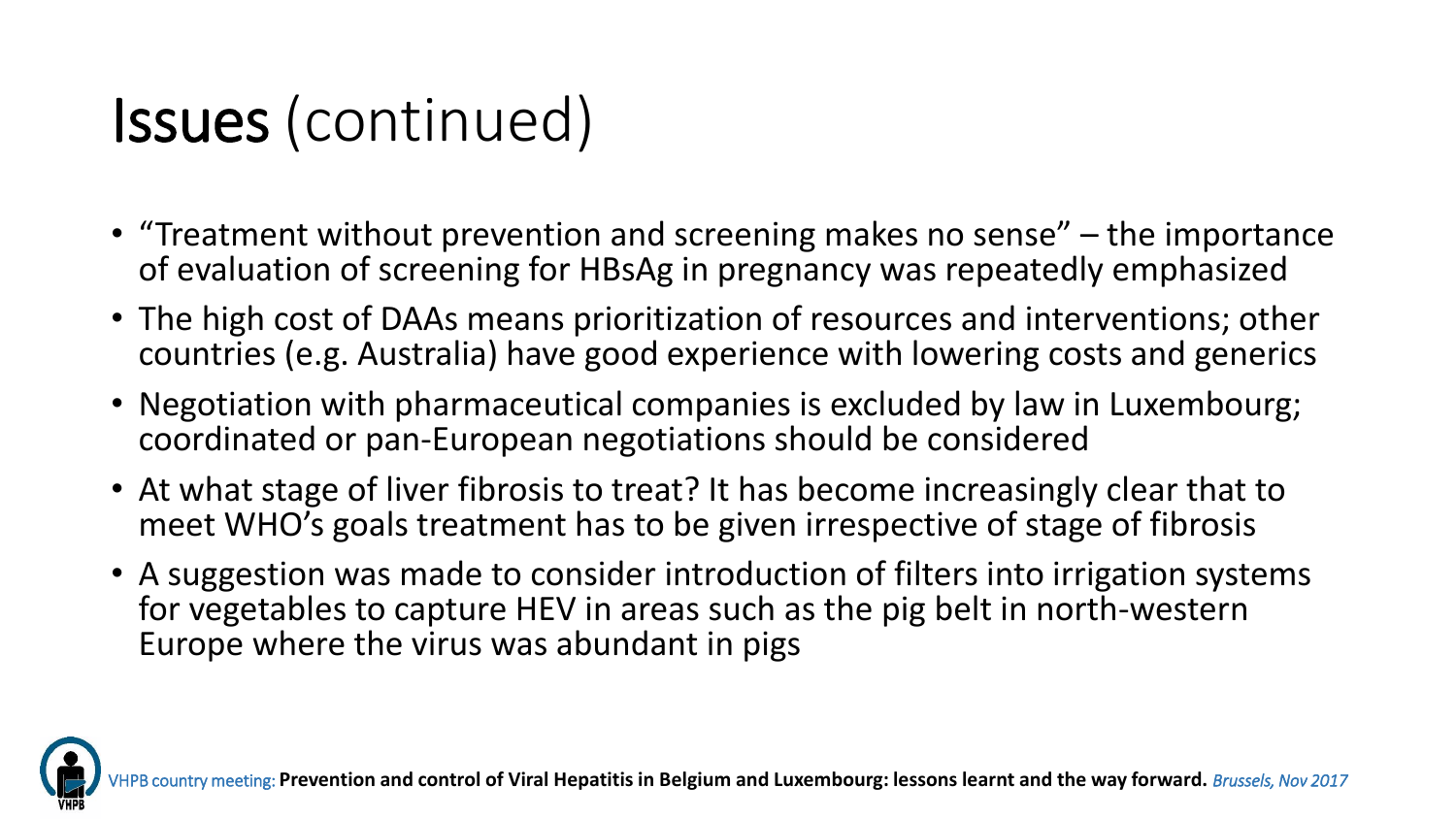# **Needs**

- Countering negative messages and rumours about vaccines, with consistent and uniform information communicated and disseminated through various media
- Creation of national hepatitis registries and databases, including data on recipients, vaccinations and vaccines issued
- Risk communication (for example, for MSM about HAV, about HBV for migrants and HEV for immunosuppressed subjects)
- Research into why three strains of HAV are co-circulating in Europe and causing large outbreaks
- More DNA sequencing data for investigating food-borne outbreaks
- Vital need for good seroprevalence data on HCV in general populations and specific groups (e.g. prisoners) – and their use to expand criteria for reimbursement; similarly, there is a need for a screening policy and plan to increase the number of patients treated
- Vital need for good seroprevalence data on HBV in order to measure the impact of the universal vaccination programme

Prevention and control of Viral Hepatitis in Belgium and Luxembourg: lessons learnt and the way forward. *Brussels, Nov 2017*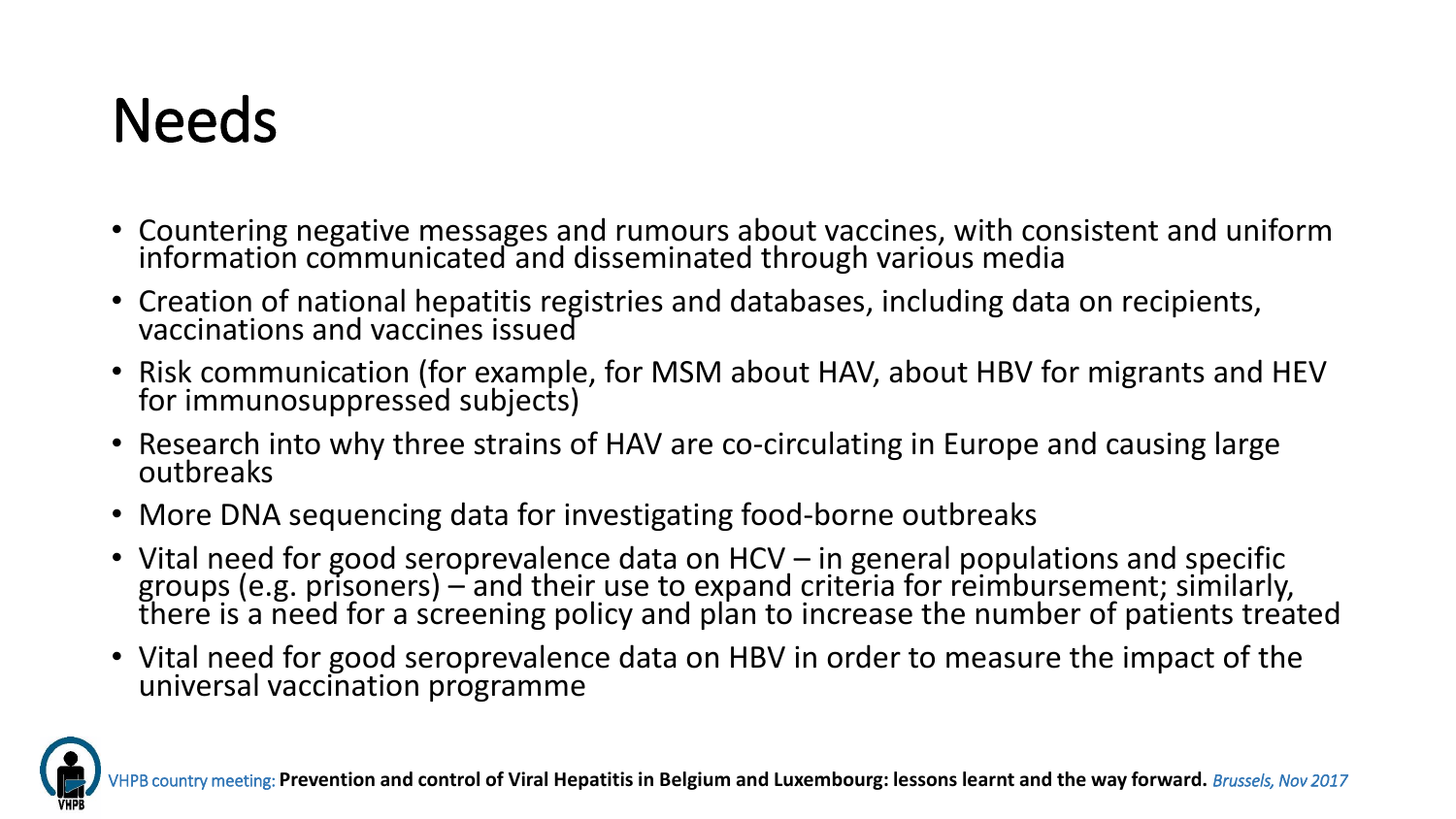# Needs (continued)

- Creation and introduction of electronic registries of HBV and HCV patients
- Much more and better information about the cascade of care of hepatitis C
- Guidelines for the clinical management of hepatitis E (in immunosuppressed patients)
- Further work on epidemiology and molecular epidemiology of HEV in humans, in the apparent animal reservoir (in particular pigs) and possibly in shellfish
- Extra efforts and investment into reaching "hard-to-reach" populations
- Evaluation of the recommendations of National Immunization Technical Advisory Groups (NITAGs) on immunization

and control of Viral Hepatitis in Belgium and Luxembourg: lessons learnt and the way forward. *Brussels, Nov 2017*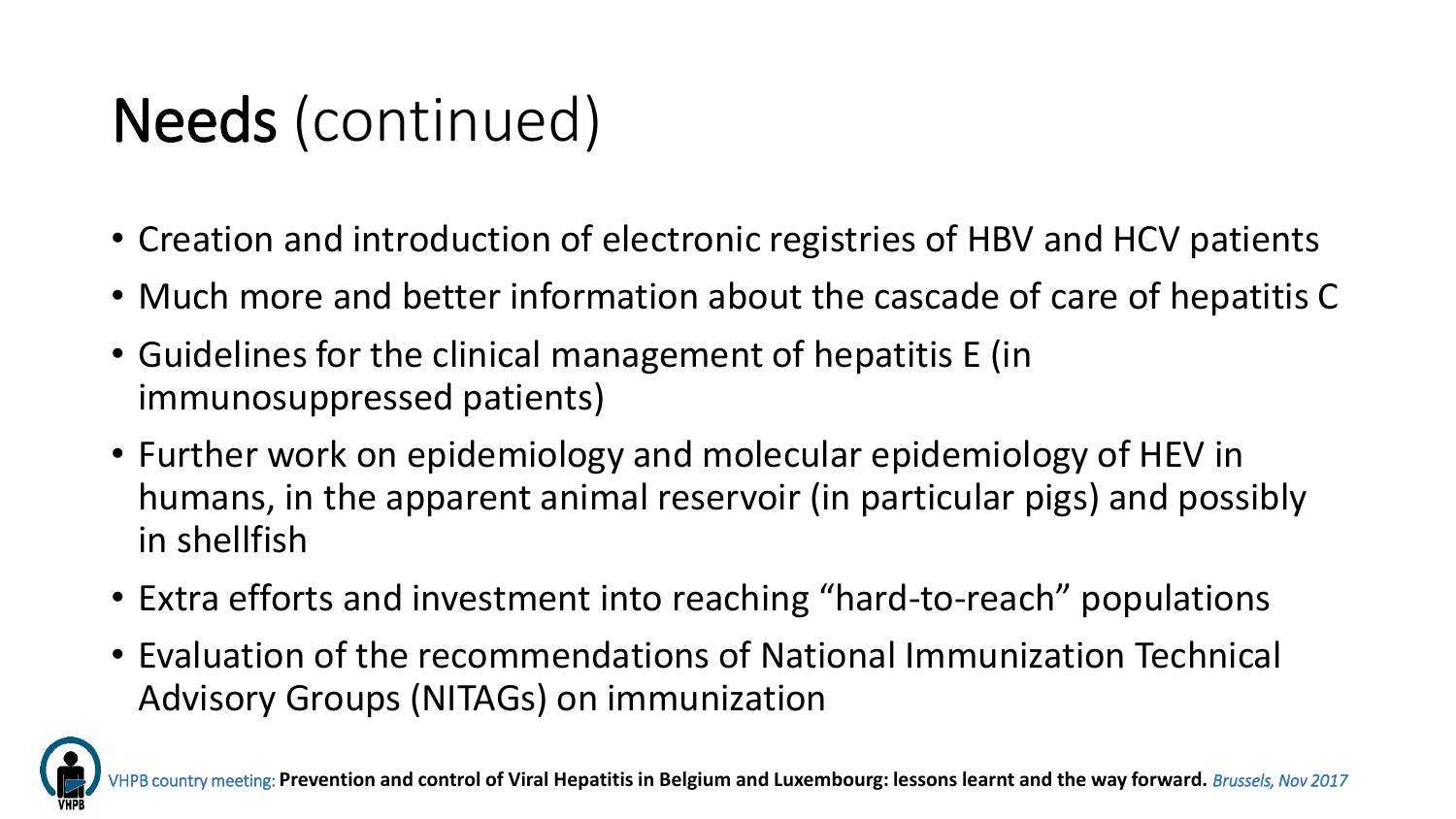# Recommendations

- In working groups at the meeting, participants identified needs for the two countries to reach WHO's milestones and targets for 2018 and 2020
- Improve knowledge about the molecular epidemiology of HAV in Belgium for monitoring and tracking outbreaks
- Public funding should be made available for vaccinating children aged 1-12 years who travel to countries with high prevalence rates of HAV
- Policy should be to vaccinate MSM and PWIDs against hepatitis A and B, with consideration being given to offering outreach vaccination at specific events (and to the means of raising appropriate funding), and awareness should be raised in such groups about preventive measures
- Monitor, evaluate and strengthen implementation of recommendations for screening of pregnant women (Belgium) for HBsAg positivity, preferably during the second trimester, and consider antiviral therapy when relevant, and ensure administration of a timely birth dose of HBV vaccine and HBIG
- Measure HBV DNA at end of second trimester to ensure detection of pregnant women with high viral load so as to be able to initiate antiviral treatment, benefiting mother and child
- Vaccination against hepatitis B should be extended to specific risk groups as is the case for sex workers
- Maintain current high vaccination coverage rates (in both countries)

V meeting: Prevention and control of Viral Hepatitis in Belgium and Luxembourg: lessons learnt and the way forward. *Brussels, Nov 2017*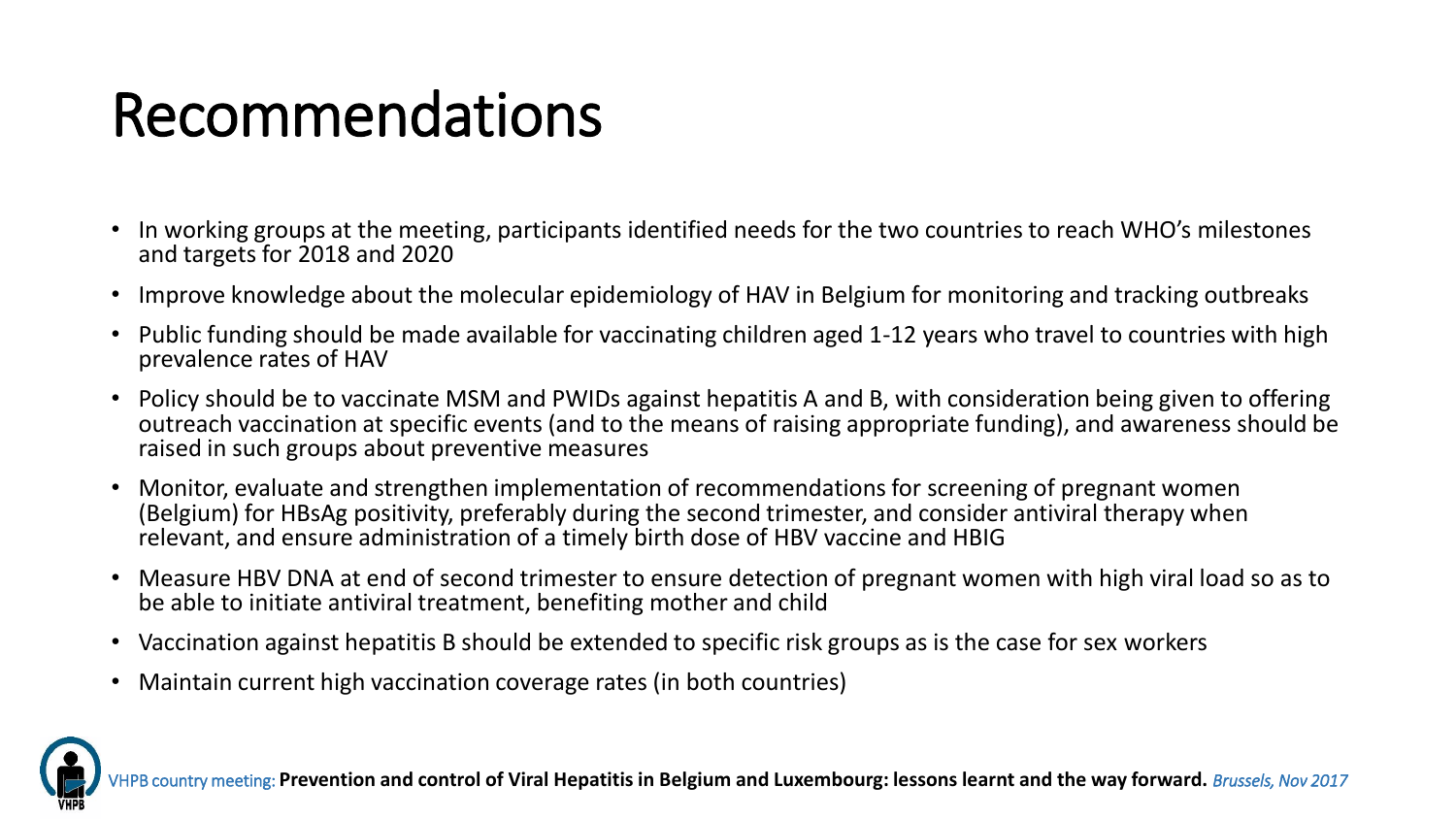#### Recommendations (continued)

- Screen pregnant women for HCV; approaches to screening (B and C) should be standardized
- Determine the quality-adjust life years (QALYs) for treating HCV infection in each country; if not nationally then supranationally
- Improve knowledge of HEV epidemiology in swine and possible links with human infection; involve the veterinary sector
- Prepare and disseminate official recommendations on prevention of HEV infection in risk groups such as immunocompromised subjects, patients with chronic liver disease and organ transplant recipients
- Promulgate recommendations for testing populations for HCV and emphasize the value of being tested
- Encourage and support the work of NGOs, including clinics for hard-to-reach populations and prisoners, encourage coordination between centres and expand the use of peer-to-peer advocacy
- Encourage coordination of actions and funding when responsibilities are spread across different ministries
- Consider introduction of drug consumption rooms for PWIDs in Belgium

**Prevention and control of Viral Hepatitis in Belgium and Luxembourg: lessons learnt and the way forward.** *Brussels, Nov 2017*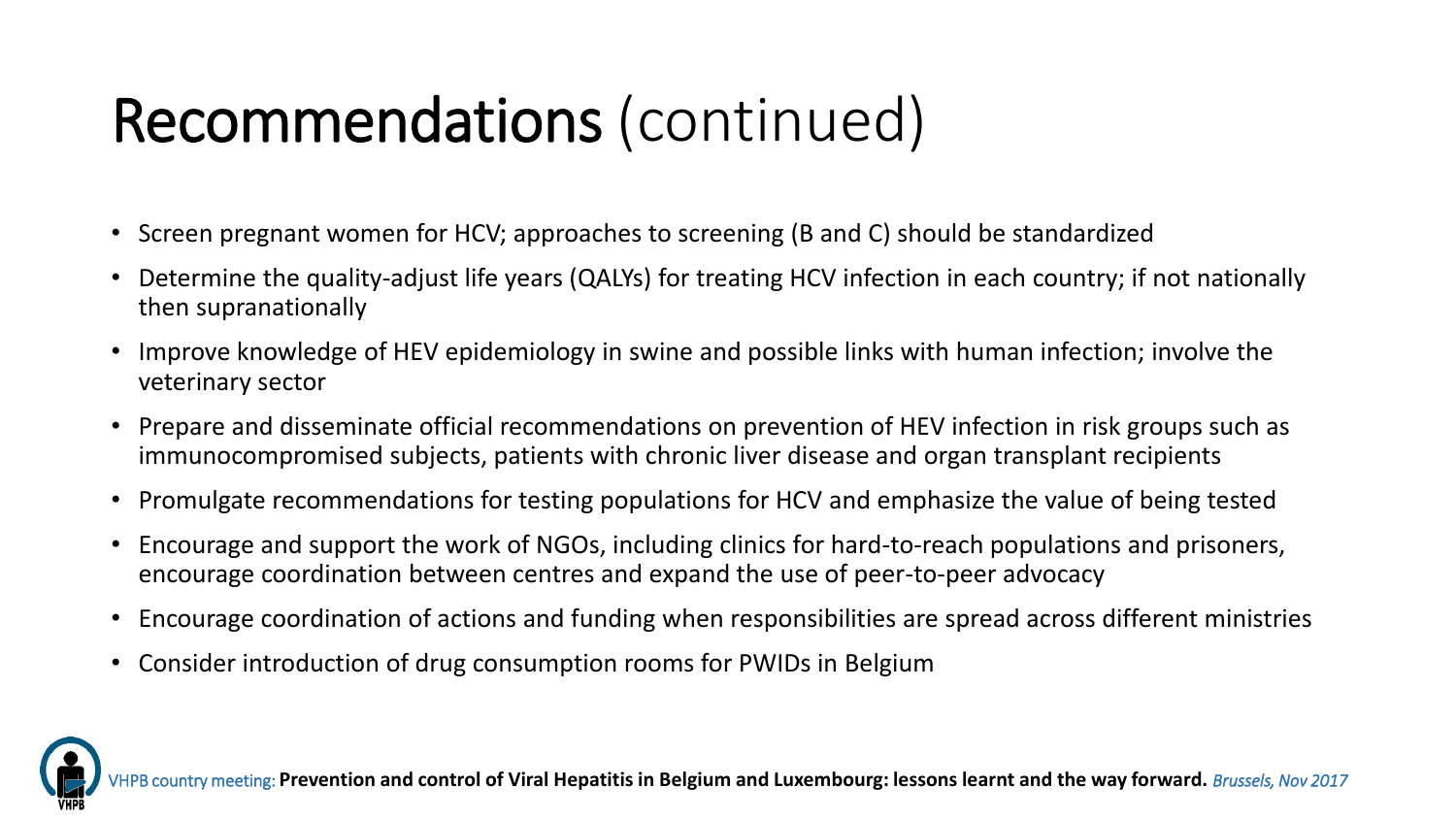### Recommendations (continued)

- Better coordination and collaboration between countries to lower prices of DAAs
- Treatment criteria should be broadened to include hepatitis patients at all stages of fibrosis
- Belgium is encouraged to bring reimbursement criteria into line with international standards (EASL) and cover diagnostic tools
- Belgium and Luxembourg should participate in the validation process of the WHO Regional Office for Europe for meeting regional elimination targets. Necessary actions are: serosurveys of cohorts of immunized children and adolescents (target seroprevalence rate of HBsAg-positivity of 0.5%) and monitoring of perinatal transmission of HBV through maternal screening and consider routine birth dose of hepatitis B vaccine
- The need for good data is paramount, and the creation of linked central national registries and databases is a priority
- Continue efforts to raise political will; use strategies and action plans as calls to political action
- Attention should be paid urgently to the issues surrounding vaccine shortages

Prevention and control of Viral Hepatitis in Belgium and Luxembourg: lessons learnt and the way forward. *Brussels, Nov 2017*